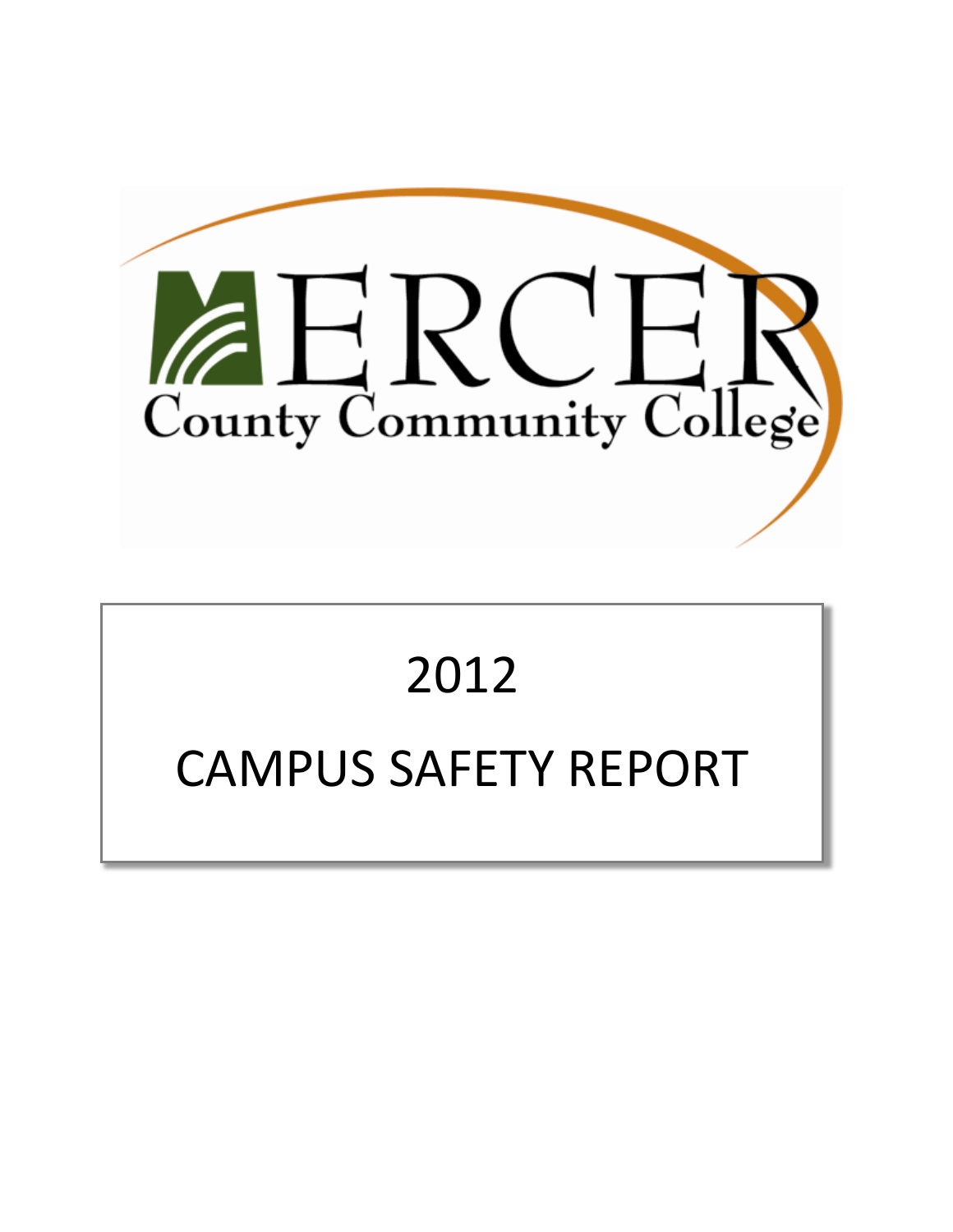The Jeanne Clery Disclosure of Campus Security Policy and Campus Crime Statistics Act (20 USC § 1092(f)) is the landmark federal law, originally known as the Campus Security Act, that requires colleges and universities across the United States to disclose information about crime on and around their campuses. The law is tied to an institution's participation in federal student financial aid programs and it applies to most institutions of higher education both public and private. The Act is enforced by the United States Department of Education.

The law was amended in 1992 to add a requirement that schools afford the victims of campus sexual assault certain basic rights, and was amended again in 1998 to expand the reporting requirements. The 1998amendments also formally named the law in memory of Jeanne Clery. Subsequent amendments in 2000 and2008 added provisions dealing with registered sex offender notification and campus emergency response. The2008 amendments also added a provision to protect crime victims, "whistleblowers", and others from retaliation.

## **The Clery Act requires colleges and universities:**

Publish an Annual Security Report (ASR) by October 1, documenting three calendar years of select campus crime statistics including security policies and procedures and information on the basic rights guaranteed victims of sexual assault. The law requires that schools make the report available to all current students and employees, and prospective students and employees must be notified of its existence and given a copy upon request. Schools may comply with this requirement via the internet if required recipients are notified and provided exact information regarding the on‐line location of the report. Paper copies of the ASR should be available upon request. All crime statistics must be provided to the U.S. Department of Education.

To have a public crime log. Institutions with a police or security department are required to maintain a public crime log documenting the "nature, date, time, and general location of each crime" and its disposition, if known. Incidents must be entered into the log within two business days. The log should be accessible to the public during normal business hours; remain open for 60 days and, subsequently, made available within two business days upon request.

Disclose crime statistics for incidents that occur on campus, in unobstructed public areas immediately adjacent to or running through the campus and at certain non‐campus facilities including Greek housing and remote classrooms. The statistics must be gathered from campus police or security, local law enforcement and other school officials who have "significant responsibility for student and campus activities." The Clery Act requires reporting of crimes in seven major categories: 1. Criminal Homicide, 2. Sex Offenses, 3. Robbery, 4. Aggravated Assault, 5. Burglary, 6. Motor Vehicle Theft and 7. Arson.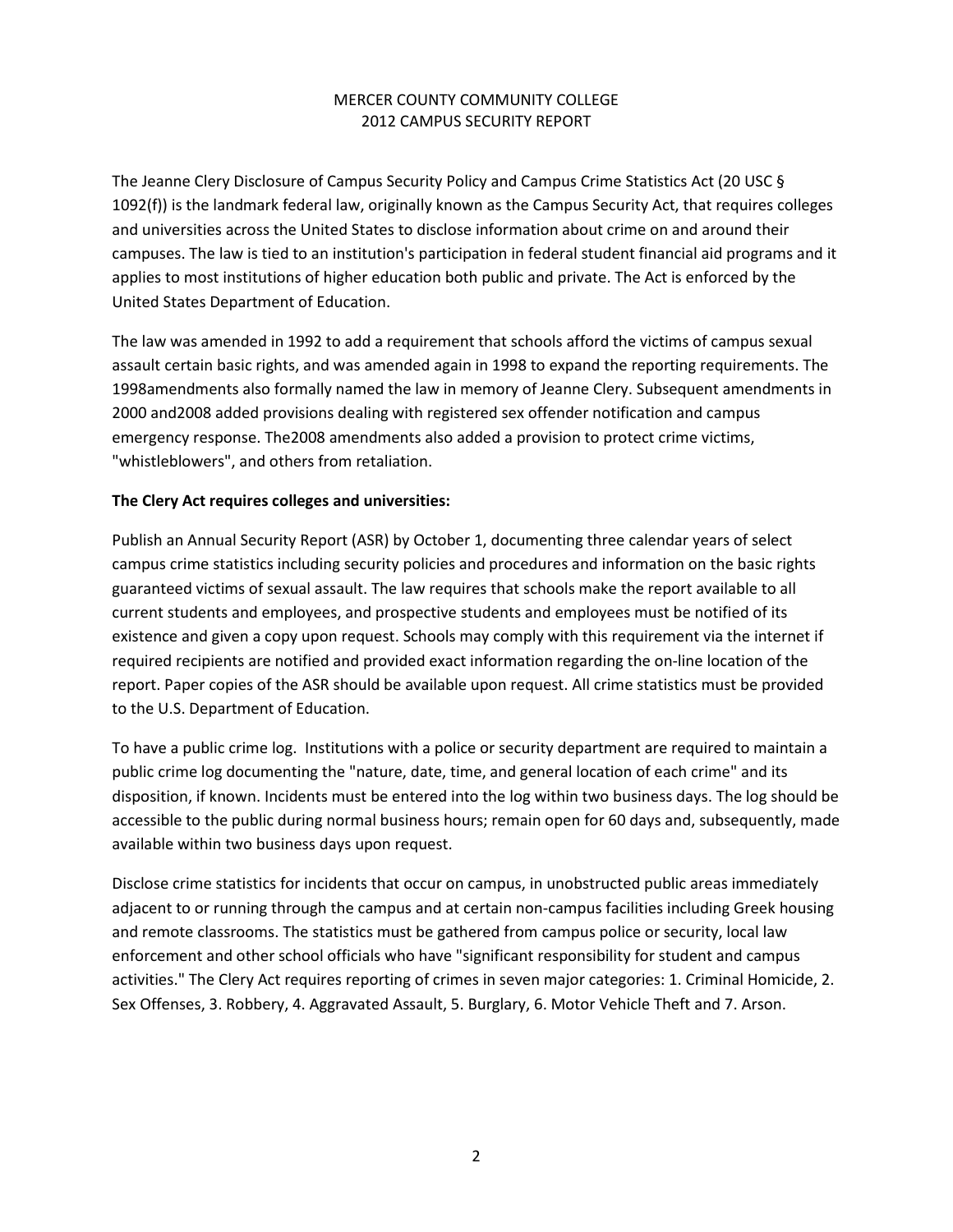Schools are also required to report statistics for the following categories of arrests or referrals for campus disciplinary action (if an arrest was not made):

- 1. Liquor Law Violations
- 2. Drug Law Violations
- 3. Illegal Weapons Possession

Hate crimes must be reported by category of prejudice, including race, gender, religion, sexual orientation, ethnicity, and disability. Statistics are also required for four additional crime categories if the crime committed is classified as a hate crime: 1. Larceny/Theft, 2. Simple Assault, 3. Intimidation, 4. Destruction/Damage/Vandalism of Property.

## **Hate Crimes**

A criminal act motivated by bias against any person or group of persons, or the property of any person or group of persons because of the ethnicity, race, national origin, religion, gender, sexual orientation, or disability of the person or group, or bias based upon the perception that the person or group has one or more of those characteristics. Timely warnings about Clery Act crimes which pose a serious or ongoing threat to students and employees. Institutions must provide timely warnings in a manner likely to reach all members of the campus community. This mandate has been part of the Clery Act since its inception in 1990. Timely warnings are limited to those crimes an institution is required to report and include in its ASR. There are differences between what constitutes a timely warning and an emergency notification; however, both systems are in place to safeguard students and campus employees.

#### **Emergency Operations Plan**

Devise an emergency response, notification and testing policy. Institutions are required to inform the campus community about a "significant emergency or dangerous situation involving an immediate threat to the health or safety of students or employees occurring on the campus." An emergency response expands the definition of timely warning as it includes both Clery Act crimes and other types of emergencies (i.e., a fire or infectious disease outbreak). Colleges and universities with and without on‐ campus residential facilities must have emergency response and evacuation procedures in place. Institutions are mandated to disclose a summary of these procedures in their ASR. Additionally, compliance requires one test of the emergency response procedures annually and policies for publicizing those procedures in conjunction with the annual test.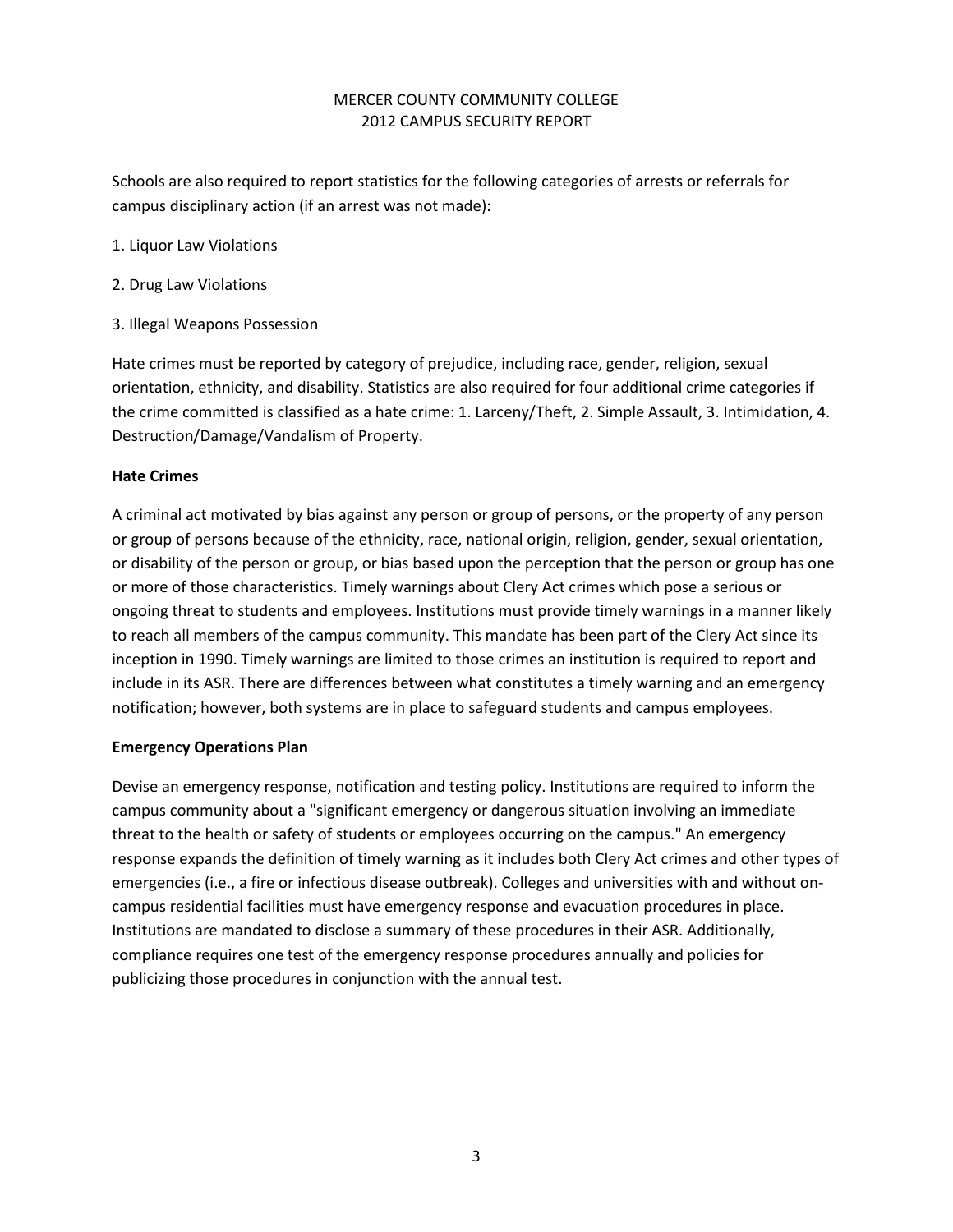## **Mission Statement: Mercer County Community College**

Mercer County Community College is concerned about the safety and welfare of all campus members and guests and commits itself to promoting a safe and secure environment. Because no campus can totally isolate itself from crime, Mercer County Community College has developed a series of policies and procedures designed to ensure that every possible precaution is taken to protect the campus community.

#### **College Safety and Security Office Information**

The Office of College Safety and Security reports directly to the Vice President/Chief Business Officer of the College. The Office of College Safety and Security works closely with all departments of the College to ensure that safety policy and procedures are uniformly executed and conveyed in a clear and consistent manner to all the College's students, faculty, and staff.

The main office is located at 1200 Old Trenton Road, West Windsor, New Jersey. It is open 24 hours a day, 365 days a year. Uniformed Campus Safety officers, a supervisor, and a director provide around‐ the‐clock patrol and services to the campus community. All Campus Safety officers are licensed in the state of NJ as unarmed private security officers. They have the same arrest powers as a private citizen as provided in the NJ Revised Statutes.

Campus Safety officers are responsible for a full range of safety services to the Mercer County Community College community, including all crime report investigations, medical emergencies, fire emergencies, traffic accidents, and enforcement of all College policies including those relating to alcohol use, drug use, and weapons possession. Campus Safety officers submit incident reports on all crimes on campus reported to the department. These incident reports are than filed with the appropriate local police department (Hamilton, Lawrence, Trenton and West Windsor Police Departments) and automatically become part of its record‐keeping process. All serial numbers of vehicles and property stolen from campus are reported through the appropriate police department and reported to the National Crime Information Center (NCIC). All criminal activity, suspicious activity, and other emergencies on campus should be reported directly to the Office of College Safety and Security by any member or guest of the Mercer County Community College community. Security Officers can be contacted by using any interior emergency phone or by dialing 3200 within the college. Campus Safety officers will respond to you anywhere on campus to investigate and inquire about any of these events.

# **Campus Law Enforcement Authority**

The Office of College Safety and Security officers at Mercer County Community College have the authority to ask persons for identification and to determine whether individuals have lawful business at Mercer County Community College. Security officers have the authority to issue summons related to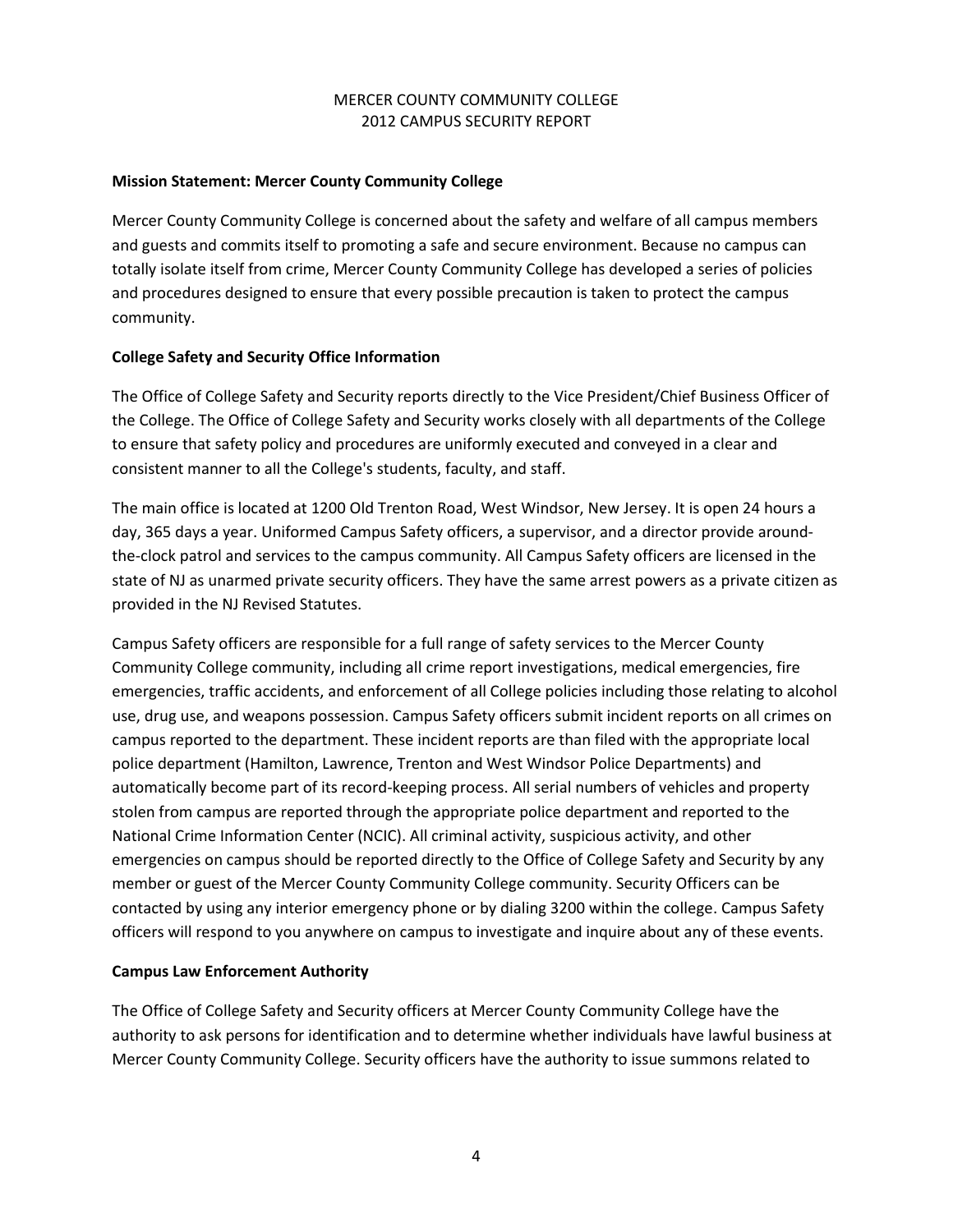parking and violations of campus policy. Fines resulting from any violation shall be paid at the Bursars Office. Outstanding fines may be billed to financial accounts of students, faculty, and staff. Criminal incidents are referred to the local police who have jurisdiction on the campus. The Office of College Safety and Security at Mercer County Community College maintains a highly professional working relationship with the West Windsor, Trenton and Hamilton Police Departments as well as the Mercer County Sheriff's Department. All crime victims and witnesses are strongly encouraged to immediately report the crime to the College Safety and Security Office and the appropriate police agency. Prompt reporting will assure timely warning notices on‐campus and timely disclosure of crime statistics.

## **Alcohol Policy**

Mercer County Community College seeks to encourage and sustain an academic environment that both respects individual freedom and promotes the health, safety, and welfare of all members of the community. In keeping with these objectives, the College has established a policy and guidelines governing the distribution and consumption of alcoholic beverages on the College campus, consistent with laws of the state of NJ. Under-age possession and/or consumption of alcoholic beverages are not permitted on property owned or controlled by the College. Intentionally or knowingly selling, or intentionally or knowingly "furnishing" alcoholic beverages to persons under the age of 21, or to persons obviously inebriated, is not permitted on property owned or controlled by the College.

Alcohol can be served at public events only to those over the age of 21 and only if in conformity with those requirements of the NJ Liquor Control Commission and the College regarding the serving of alcohol. Arrangements for serving alcohol at public events must be made through the Office of the Dean for Students Affairs in the Student Center on the West Windsor campus.

Any individual known to be in violation of the College alcohol policy is subject to disciplinary action and possible arrest, imprisonment, or fine according to state or federal law.

#### **Illegal Drugs**

Mercer County Community College does not condone possession, use, or distribution of any and all illegal drugs by anyone in any campus facility. Any individual known to be possessing, using, or distributing such drugs is subject to disciplinary action and possible arrest, imprisonment, or fine according to state or federal law.

#### **Weapons**

For the safety of everyone, all types of weapons are prohibited on campus. Anyone possessing or using weapons can and will be subject to disciplinary action. "Weapon" means anything readily capable of lethal use or of inflicting serious bodily injury. The term includes, but is not limited to, all: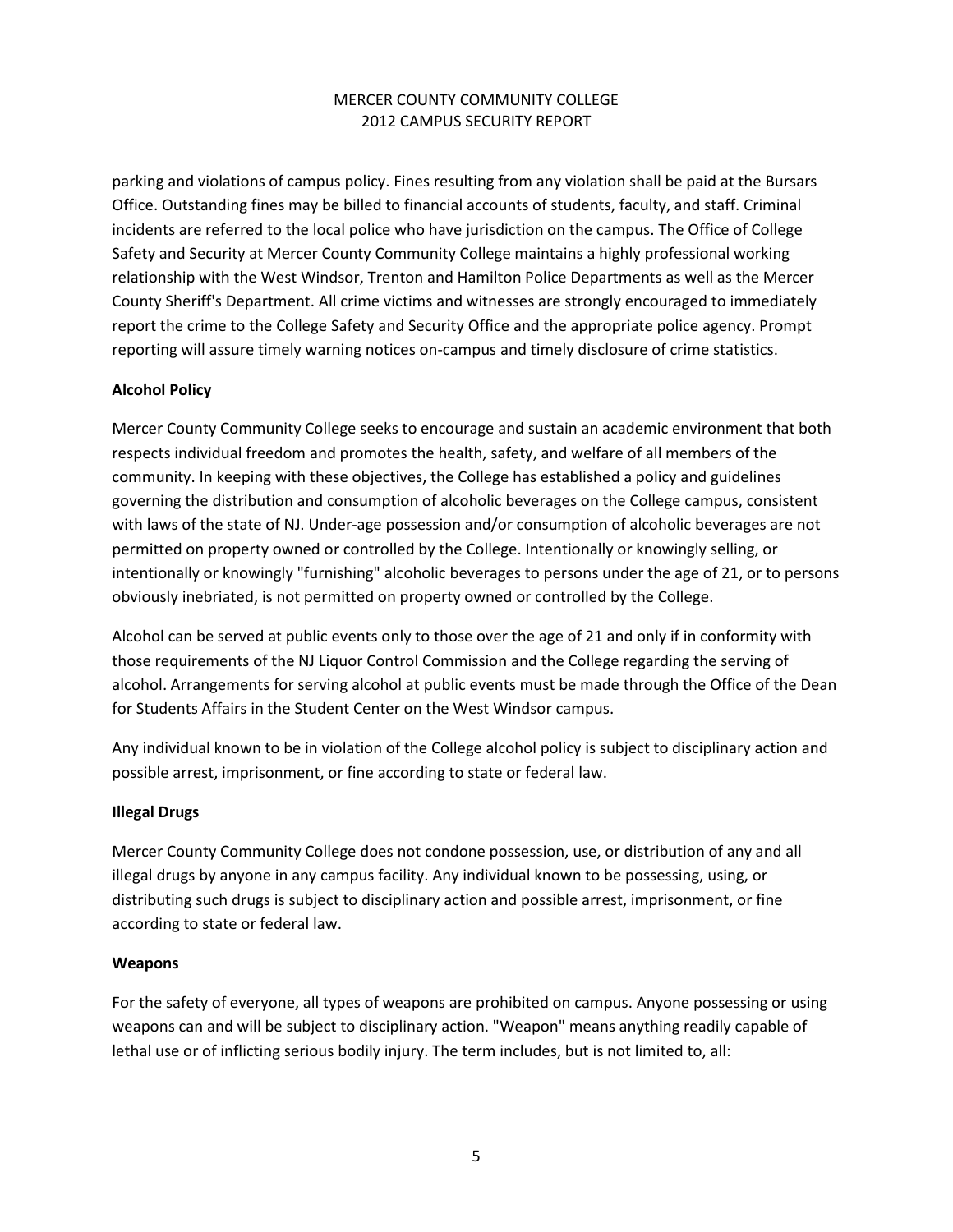1. Firearms, even though not loaded or lacking a clip or other component to render them immediately operable;

2. Components which can be readily assembled into a weapon;

3. Gravity knives, switch‐blades, knives, daggers, dirks, stilettos, or other dangerous knives, billies, blackjacks, bludgeons, metal knuckles, sandclubs, slingshots, cestus or similar leather bands studded with metal filings or razorblades imbedded in wood; and

4. Stun guns and any other weapon or other device which projects, releases or emits tear gas or any other substance intended to produce temporary physical discomfort or permanent injury through being vaporized or otherwise dispensed in the air.

## **Daily Crime Log**

Campus Safety maintains a daily crime log that lists all reported crimes. The log outlines the logistics of the crime (date, time, location), the nature of the crime, and how the crime was handled.

## **Crime Statistics**

The Office of Campus Safety, under the direction of the director or his or her designee, gathers and compiles Mercer County Community College's crime statistics. In addition to the crimes reported to Campus Safety, the director also solicits information from the Office of the Dean of Students and the Department of Physical Education and Athletics. Crime statistics in this report from off-campus venues and adjacent streets are compiled in collaboration with the appropriate local police department.

These crime statistics are substantiated by the Office of Campus Safety in collaboration with the dean of students, the director of physical education and athletics, and the appropriate local police department. Double counting of these crimes is avoided by an oversight process conducted by the director of campus safety.

It should be noted that the Campus Security Act was amended in 1998. Any marked increase across years or in the revised statistics from previous years can be accounted for by the fact that the geographic boundaries for reporting were greatly expanded in 1998, and reporting of drug, alcohol, and weapons violations was also broadened to include not only arrests but also disciplinary referrals.

The Office of Campus Safety is committed to working with the Mercer County Community College community to resolve all criminal matters in a timely fashion. All members of the Office of Campus Safety know that for this to happen they must cooperate and work hand‐in‐hand with faculty, staff, and students. By working together, the Office of Campus Safety and the College community can create a safe and secure environment.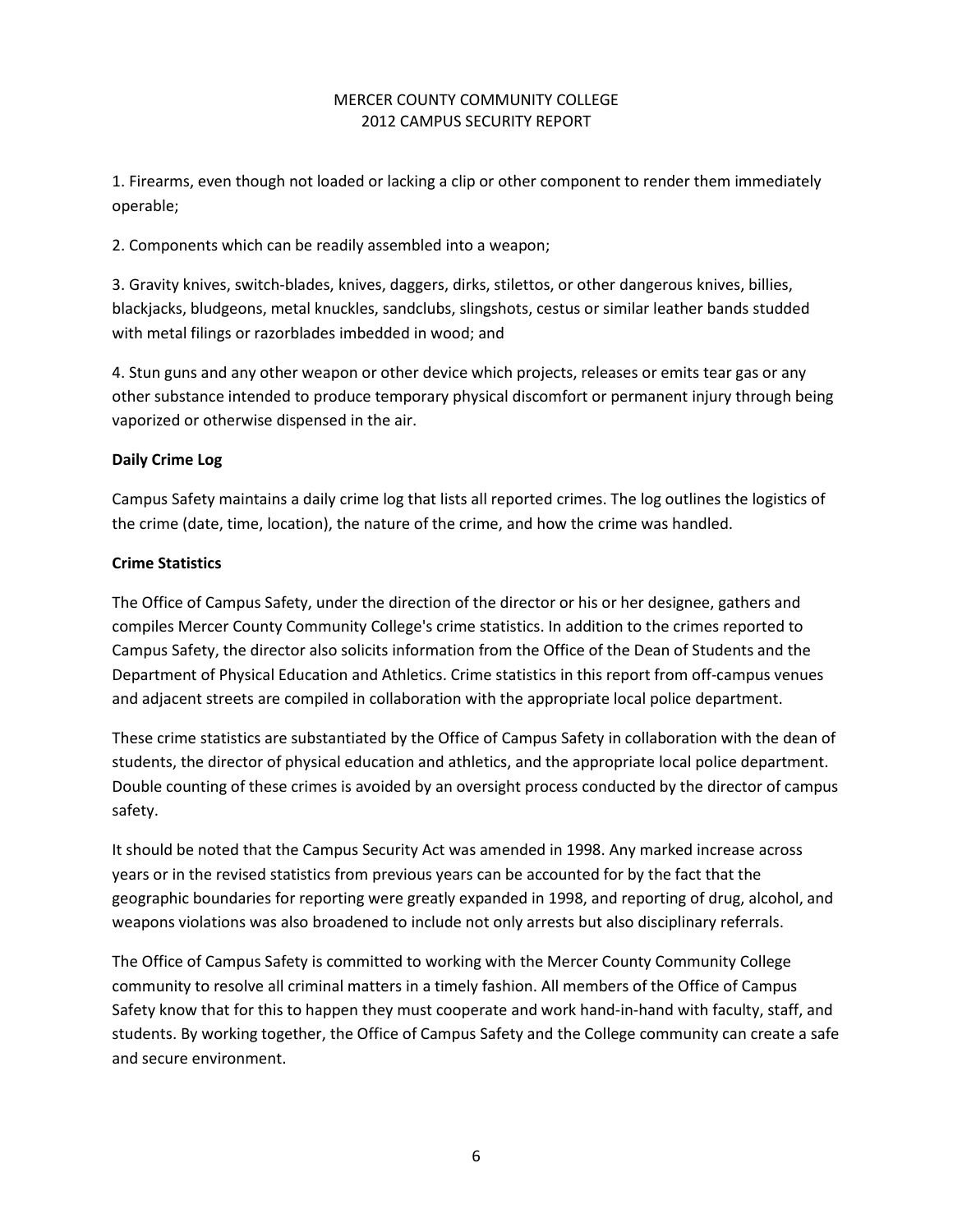#### **Sex Offender Registration Statement**

In accordance to the "Campus Sex Crimes Prevention Act" of 2000, which amends the Jacob Wetterling Crimes Against Children and Sexually Violent Offender Campus Security Report 2012 Page 6 of 22 Registration Act, the Jeanne Clery Act and the Family Educational Rights and Privacy Act of 1974, Mercer County Community College, Office Of College Safety and Security is providing a link to the New Jersey State Police Sex Offender Registry. The New Jersey State Police is responsible for maintaining this registry. Follow the link here to access the New Jersey State Police website. [http://www.nj.gov/njsp/info/reg\\_sexoffend.html>](http://www.nj.gov/njsp/info/reg_sexoffend.html)

This act requires institutions of higher education to issue a statement advising the campus community where law enforcement information provided by a State concerning registered sex offenders may be obtained. It also requires sex offenders already required to register in a State to provide notice of each institution of higher education in that State at which the person is employed, carries a vocation, or is a student.

In accordance with New Jersey law, individuals who have been convicted, adjudicated delinquent or found not guilty by reason of insanity for a sex offense must register under New Jersey's Megan's Law. The specific offenses for which registration is required can be found in New Jersey Code at 2C:7‐2. Consistent with this public safety purpose of Megan's Law, the Internet registry law expressly prohibits the use of registry information for the purpose of applying for, obtaining, or denying health insurance, insurance, loans, credit, education, scholarships or fellowships, benefits privileges or services provided by any business establishment (unless for a purpose consistent with the enhancement of public safety), or housing or accommodations.

The law also makes it a crime, punishable by a term of imprisonment between three and five years and a fine of up to \$15,000, to use registry information to commit a criminal offense, and makes it a disorderly persons offense, punishable by a fine of up to \$1,000, to use registry information to commit any disorderly persons or petty disorderly persons offense. These charges would be in addition to any charges related to the underlying criminal act committed.

#### **Preventing and Responding to Sex Offenses Statement**

For those who are victims of a sexual assault at this institution, the first priority should be to get to a place of safety and then to obtain necessary medical treatment. The Office of College Safety and Security strongly advocates that a victim of sexual assault report the incident in a timely manner. Time is a critical factor for evidence collection and preservation. An assault should be reported directly to the appropriate local police department and/or the Office of College Safety and Security. The filing of a police report will not subject the victim to scrutiny or judgmental opinions. Filing a police report will: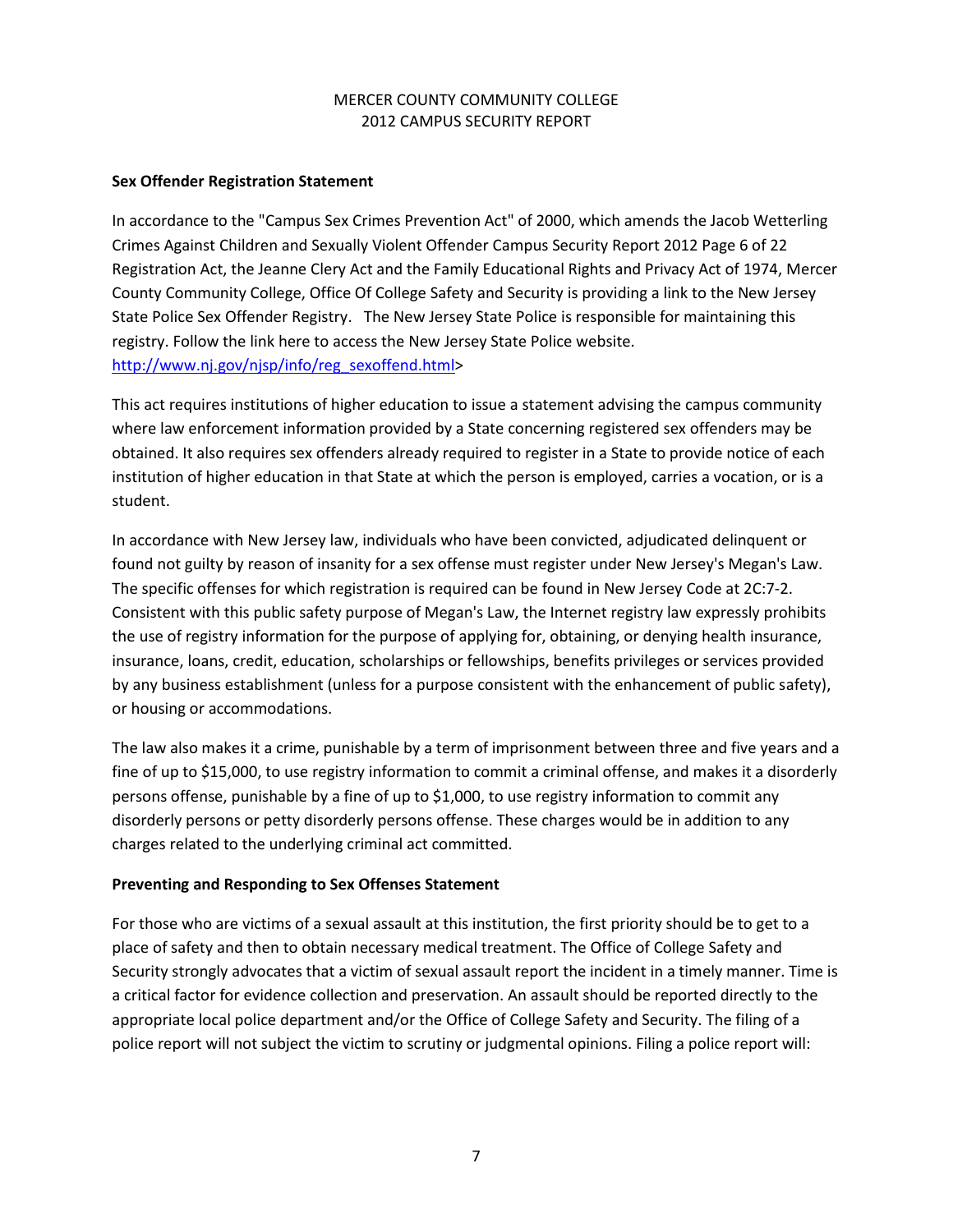Ensure that a victim of sexual assault receives the necessary medical treatment and tests, at no expense to the victim. Provide the opportunity for collection of evidence helpful in prosecution, which cannot be obtained later. (Ideally a victim of sexual assault should not wash, douche, use the toilet, or change clothing prior to a medical/legal exam.)

Assure the victim has access to free confidential counseling from counselors specifically trained in the area of sexual assault crisis intervention. When a sexual assault victim contacts the local police department, the Mercer County Prosecutors Office Sex Crimes Unit will be notified as well.

The victim of a sexual assault will receive assistance from both the local police department and Mercer County Prosecutors office with regard to the investigation and all criminal justice system proceedings.

Counseling options are available through the local police departments and the Mercer County Prosecutors Office of Victim Witness Advocacy. The Office of Victim Witness Advocacy provides crime victims and witnesses with services designed to help them cope with the aftermath of victimization and make their participation in the criminal justice process less difficult and burdensome. The unit strives to afford the highest quality of services to the greatest number of victims. One of the unit's most crucial responsibilities is keeping victims and witnesses advised of their current case status. This is accomplished through a series of letters mailed at each significant phase of the criminal prosecution.

Another essential role of the Victim Witness staff is to advocate for victims and promote their rights within the criminal justice system. The office provides emotional support, crisis intervention, referrals, court accompaniment and information to victims and witnesses. In addition to assisting with restitution requests, staff members help victims complete and file claims with the Victims of Crime Compensation Board. One of the most important and basic rights of victims during the criminal justice process is the right to participate. Advocates ensure that victims are afforded that right by providing guidance and support. In a related vein, the office also notifies victims of inmate releases on bail, parole eligibility and sentence expiration so that victims can take appropriate steps to object or prepare for the inmate's release.

In addition to these direct victim services, the office maintains strong partnerships with allied professionals, other victim service providers and leaders in the community to ensure that a comprehensive network of services and support is available. The unit has a trained staff of victim witness advocates and support personnel. Bilingual (English/Spanish) staff members are available. Student interns and/or volunteers occasionally provide part‐time assistance.

For more information, contact the Mercer County Prosecutor's Office of Victim Witness Advocacy at 609.989.6428.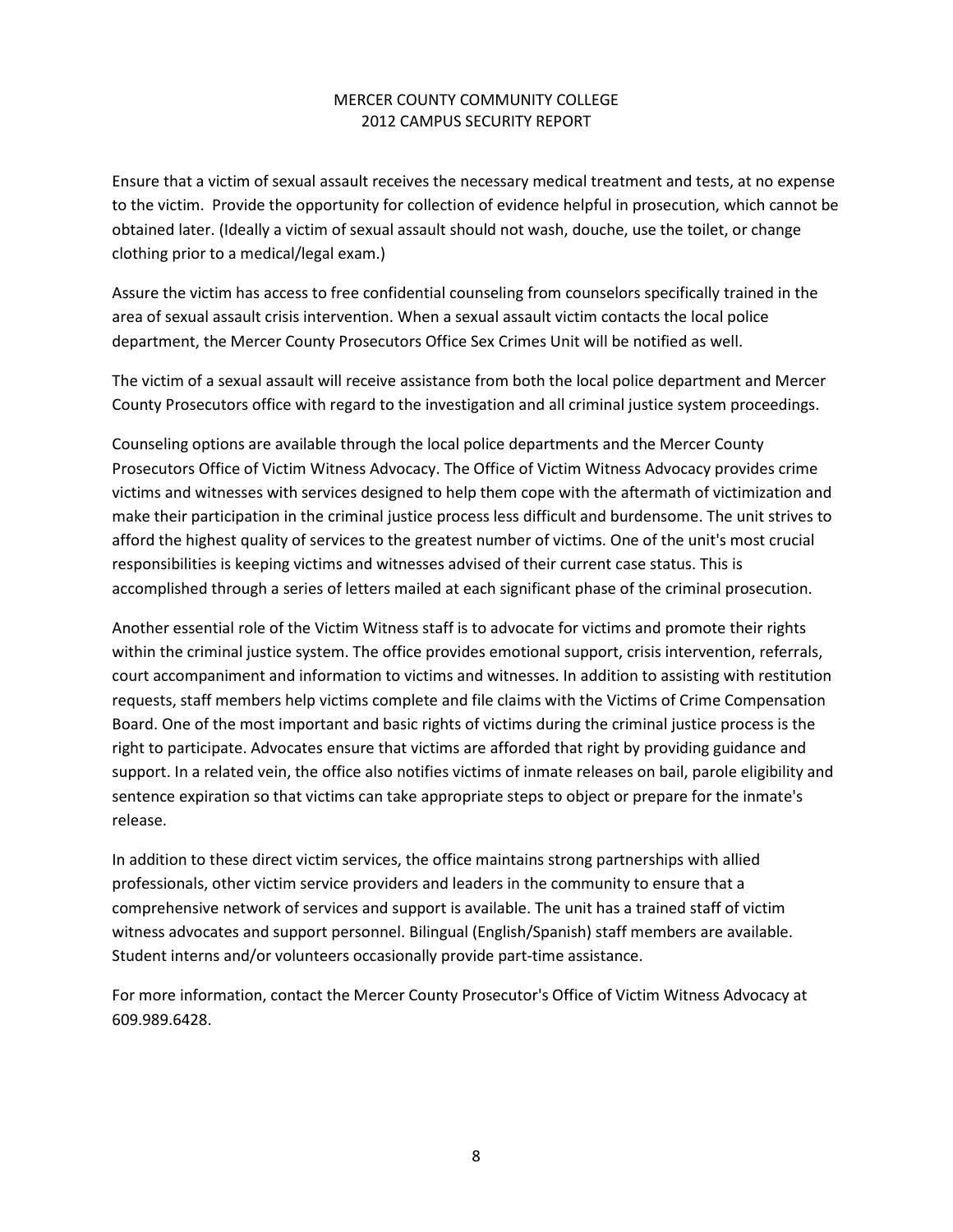Disciplinary proceedings, as well as guidelines for cases involving sexual misconduct/sexual harassment are detailed in the Student Handbook. The Handbook provides information regarding the judicial procedures. A student found guilty of violating the college's sexual misconduct/sexual harassment policy could be criminally prosecuted in the state courts and may be suspended or expelled from the college.

## **Timely Warnings Statement**

In the event that a situation arises, either on or off campus, that, in the judgment of the director of College Safety and Security, constitutes an ongoing or continuing threat, a campus wide "timely warning" will be issued. Timely Warnings will be issued through M‐Alert ‐ The College Emergency Alert Messaging System.

M‐Alert is the emergency messaging system implemented by Mercer County Community College. This system enables MCCC administrative, safety and security professionals to reach all students, faculty, and staff members with time‐sensitive messages via voice recording, e‐ mail, and text messaging. During unforeseen events, critical situations, or emergencies, the College may employ this system to broadcast pertinent information and provide details on appropriate response.

M‐Alert helps MCCC provide a safer environment, enhance emergency preparedness, and keep its students and employees better informed. In order to ensure that the M‐Alert system is effective, all employees and students must provide current contact information. Update your contact information immediately. (Via the Student or Employee MCCC web portal.) Accurate and timely information is essential in order for the Office of College Safety and Security to help everyone in the event of an emergency.

# **Emergency Notifications Statement**

In the event of a confirmed significant emergency or dangerous situation involving an immediate threat to the health and/or safety of students or employees occurring on the campus, Mercer County Community College will immediately notify the campus community. An "immediate" threat as used here encompasses an imminent or impending threat. Some examples of significant emergencies or dangerous situations are but not limited to outbreak of meningitis, norovirus or other serious illness, approaching tornado, hurricane or other extreme weather conditions, earthquake, gas leak, terrorist incident, armed intruder, bomb threat, civil unrest or rioting and explosion.

The College President is responsible for the overall direction of the campus emergency response. The authority to declare a Campus State of Emergency rests with the President or the Vice President of Administration and Chief Business Officer. In the event that a situation arises, either on or off campus, a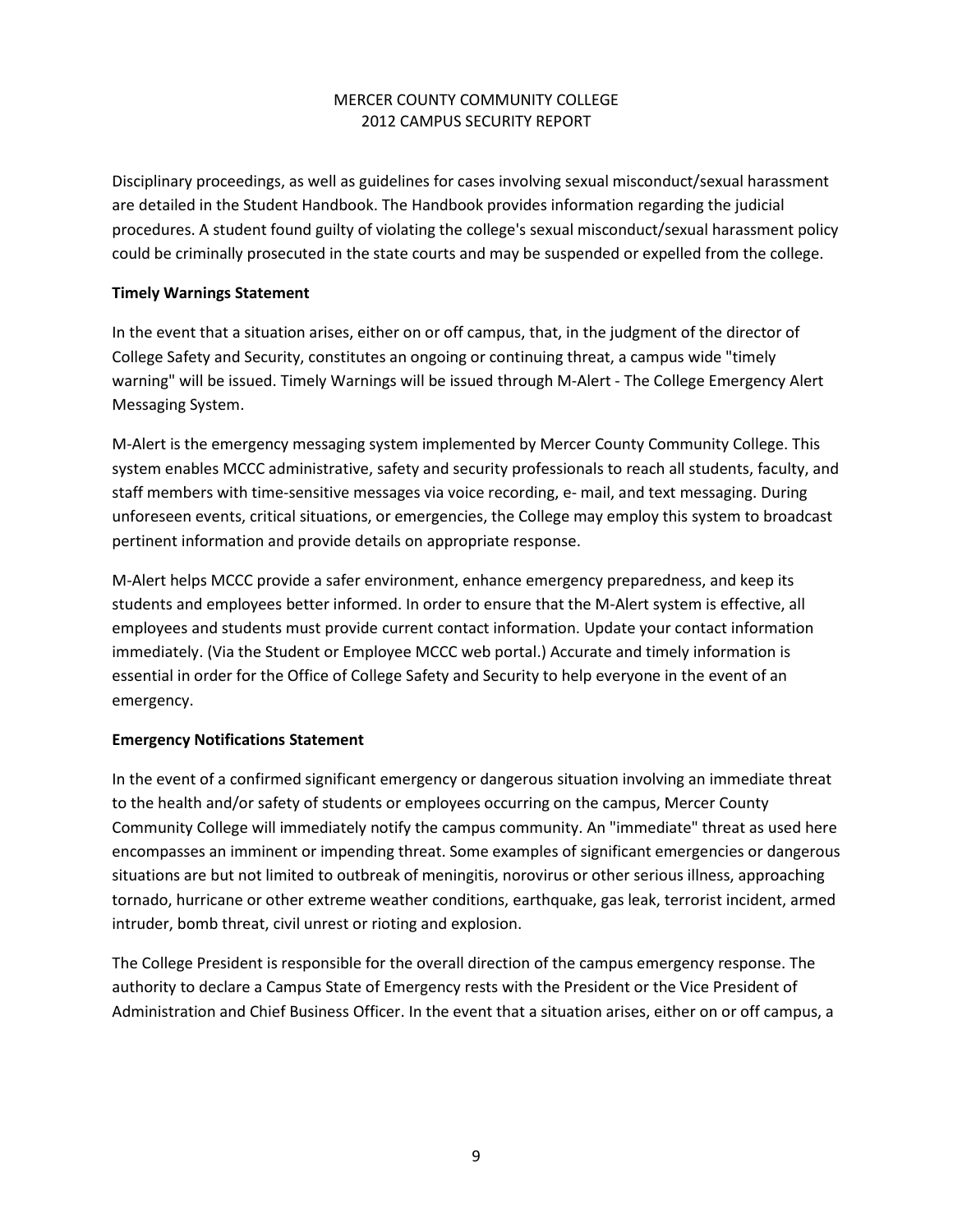campus wide "emergency notification" will be issued. Emergency notifications will be issued through M‐ Alert ‐ The College Emergency Alert Messaging System. During unforeseen events, critical situations, or emergencies, the College may employ this system to broadcast pertinent information and provide details on appropriate response.

#### **Crime Prevention Tips**

Call 3200 and/or 3503 from any campus phone to report an emergency.

Value your safety as well as the safety of others.

Always be aware of your surroundings.

Report all suspicious persons or activities, safety hazards or unsafe lighting to the Office of

College Safety and Security at 609.570‐3503.

Don't walk alone. Get a friend to walk with you. Call the Office of College Safety and Security at 609.570‐3503 for a Safety Escort.

At night, always choose a well‐lit and well‐populated walking route.

Develop a relationship with your class mates; encourage checking in with each other.

Have your keys in hand before you get to your vehicle.

Never take shortcuts through poorly lit areas.

Keep your vehicle doors locked at all times with your windows up. Do not leave valuables such as electronics, clothing, loose change or other personal items in your car. If you need to leave anything in your vehicle, do not leave it in plain sight.

Never leave your book bag, purse, laptop or other valuables unattended.

The Office of College Safety and Security is committed to working with the Mercer County Community College community to resolve all criminal matters in a timely fashion. All members of the Office of Campus Safety know that for this to happen they must cooperate and work hand-in-hand with faculty, staff, and students of Mercer County Community College. By working together, the Office of College Safety and Security and the College community can create a safe and secure environment.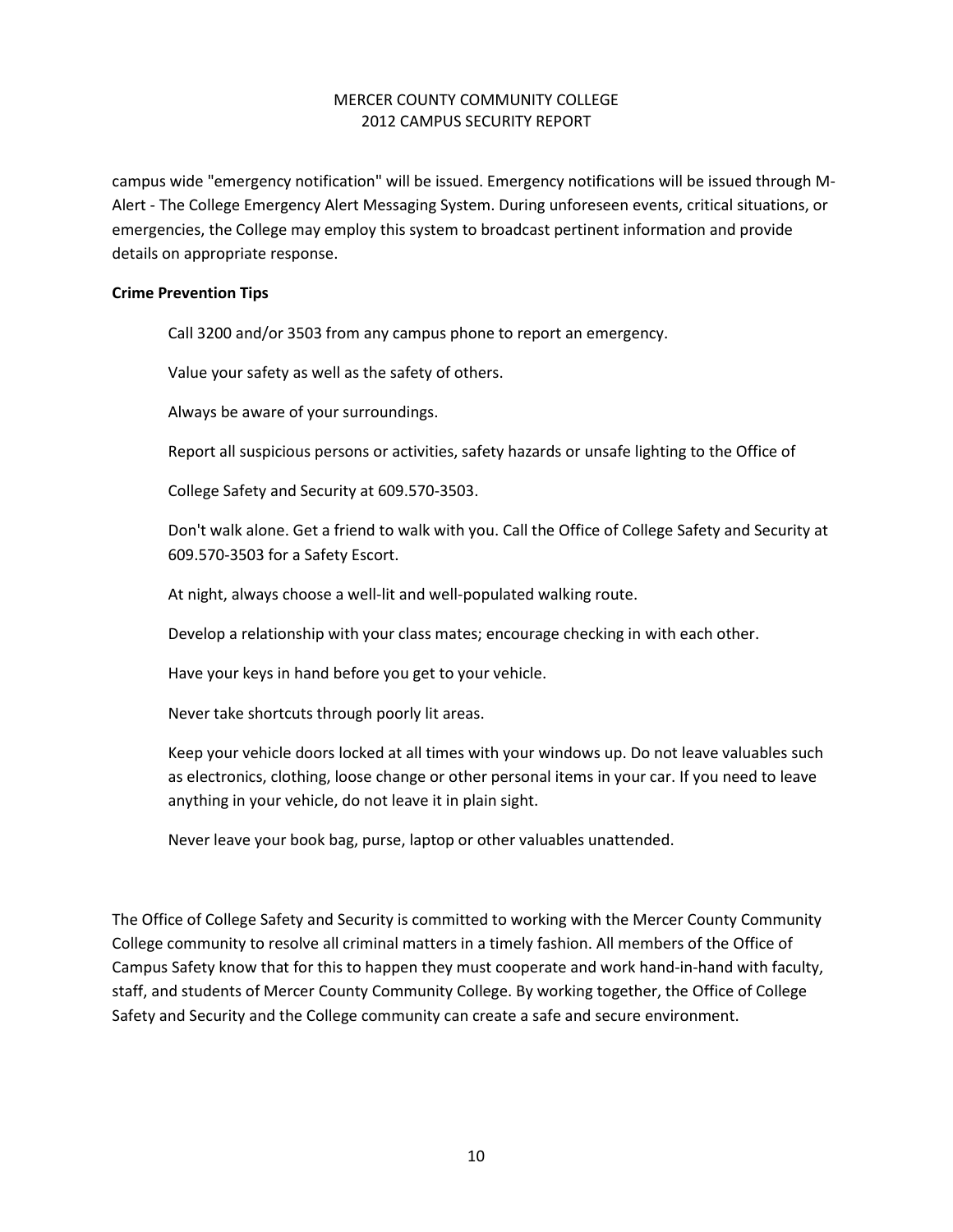# **Crime Statistics West Windsor Campus**

| <b>Offense</b>             | <b>Calendar Year</b> | <b>On Campus</b> |
|----------------------------|----------------------|------------------|
| <b>Criminal</b>            | 2011                 | $\mathbf 0$      |
| <b>Homicide</b>            | 2010                 | $\mathbf 0$      |
|                            | 2009                 | $\mathbf 0$      |
| <b>Negligent</b>           | 2011                 | $\mathbf 0$      |
| Manslaughter/Murder        | 2010                 | $\mathbf 0$      |
|                            | 2009                 | 0                |
| <b>Sex Offenses</b>        | 2011                 | $\mathbf 0$      |
| (Forcible)                 | 2010                 | $\mathbf 0$      |
|                            | 2009                 | $\bf{0}$         |
| <b>Sex Offenses</b>        | 2011                 | $\mathbf 0$      |
| (Non Forcible)             | 2010                 | $\mathbf{0}$     |
|                            | 2009                 | $\mathbf 0$      |
| <b>Robbery</b>             | 2011                 | $\pmb{0}$        |
|                            | 2010                 | $\mathbf 0$      |
|                            | 2009                 | $\mathbf 0$      |
| Aggravated                 | 2011                 | $\mathbf 0$      |
| <b>Assault</b>             | 2010                 | $\bf{0}$         |
|                            | 2009                 | $\mathbf 0$      |
| <b>Burglary</b>            | 2011                 | $\mathbf 0$      |
|                            | 2010                 | $\mathbf 0$      |
|                            | 2009                 | $\mathbf 0$      |
| Arson                      | 2011                 | $\mathbf 0$      |
|                            | 2010                 | $\mathbf 0$      |
|                            | 2009                 | $\mathbf 0$      |
| <b>Motor Vehicle Theft</b> | 2011                 | $\mathbf 0$      |
|                            | 2010                 | $\mathbf 0$      |
|                            | 2009                 | $\mathbf{0}$     |

|                                 | <b>Calendar Year</b> |      |      |  |
|---------------------------------|----------------------|------|------|--|
| <b>Arrest For Violation Of:</b> | 2011                 | 2010 | 2010 |  |
| Liquor Law                      |                      |      |      |  |
| <b>Drug Laws</b>                |                      |      |      |  |
| <b>Illegal Weapons</b>          |                      |      |      |  |

|                                              | <b>Calendar Year</b> |      |      |  |
|----------------------------------------------|----------------------|------|------|--|
| <b>Disciplinary Actions /Judicial Refers</b> | 2011                 | 2010 | 2009 |  |
| <b>For Violations Of</b>                     |                      |      |      |  |
| <b>Liquor Law</b>                            | 0                    |      |      |  |
| <b>Drug Laws</b>                             | 0                    |      |      |  |
| <b>Illegal Weapons</b>                       |                      |      |      |  |